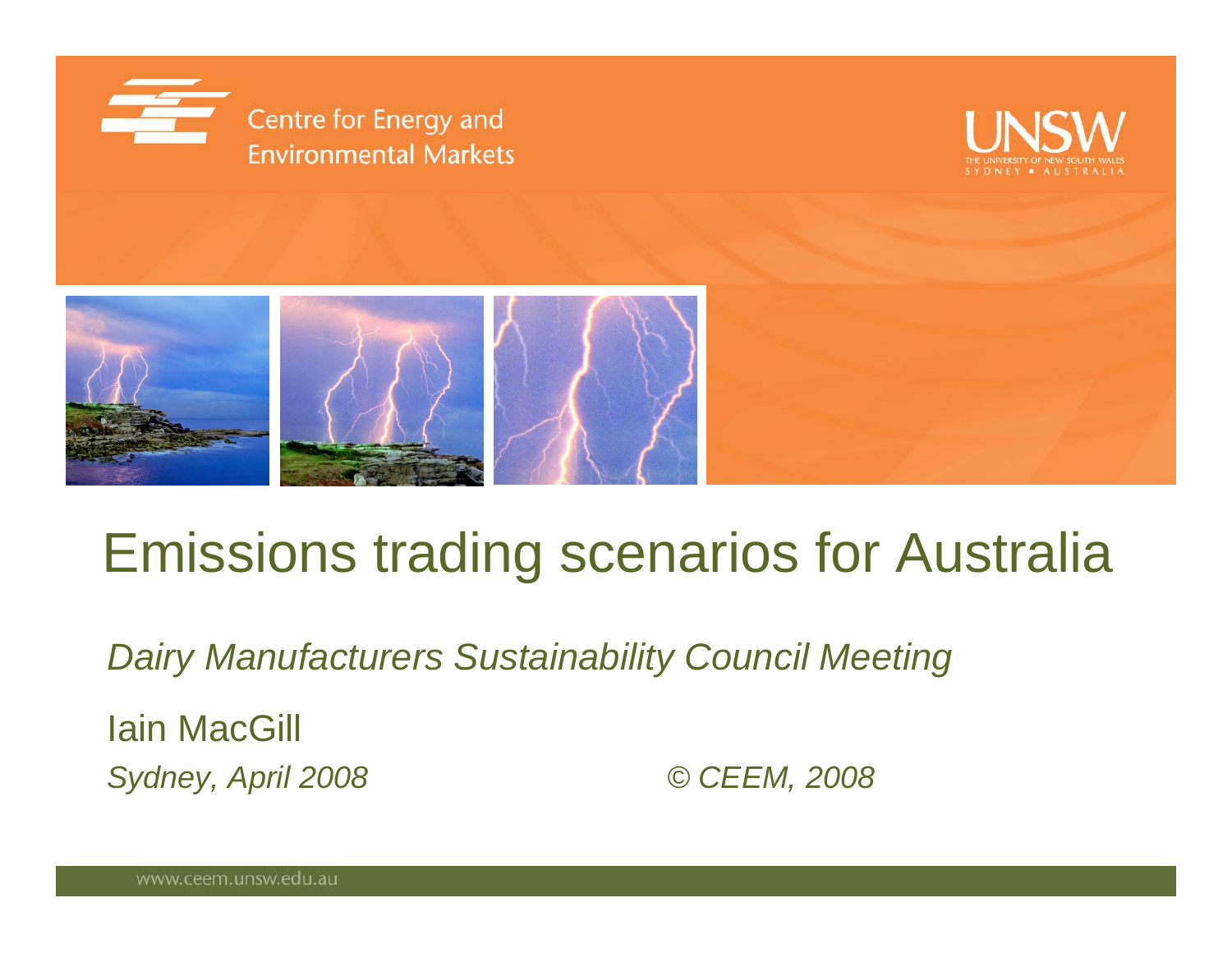



#### The evolving climate change context



*Increasingly likely that IPCC FAR significantly under-estimates emission reductions required to avoid dangerous tipping points (eg. Hansen, 2008)*

| <b>Phenomenon</b>                                                                                             | Target CO <sub>2</sub> (ppm) |  |  |  |  |  |
|---------------------------------------------------------------------------------------------------------------|------------------------------|--|--|--|--|--|
| 1. Arctic Sea Ice                                                                                             | 300-325                      |  |  |  |  |  |
| 2. Ice Sheets/Sea Level                                                                                       | 300-350                      |  |  |  |  |  |
| 3. Shifting Climatic Zones                                                                                    | 300-350                      |  |  |  |  |  |
| <b>4. Alpine Water Supplies</b>                                                                               | 300-350                      |  |  |  |  |  |
| <b>5. Avoid Ocean Acidification</b>                                                                           | 300-350                      |  |  |  |  |  |
| $\rightarrow$ Initial Target CO <sub>2</sub> = 350* ppm<br>*assumes CH., O <sub>2</sub> , Black Soot decrease |                              |  |  |  |  |  |

**1.5**: Characteristics of post-TAR stabilization scenarios [Table TS 2, 3.10]<sup>a)</sup>

|                       | Radiative<br>Forcing | CO <sub>2</sub><br>Concentration <sup>c)</sup> | $CO2$ -eq<br>Concentration <sup>c)</sup> | Global mean<br>temperature increase<br>above pre-industrial at<br>equilibrium, using<br>"best estimate"<br>climate sensitivity <sup>b)</sup> , $\circ$ | Peaking year<br>for $CO2$<br>emissions <sup>a</sup> | Change in<br>global $CO2$<br>emissions in<br>$2050$ (% of<br>2000<br>emissions) $^{d)}$ |                |
|-----------------------|----------------------|------------------------------------------------|------------------------------------------|--------------------------------------------------------------------------------------------------------------------------------------------------------|-----------------------------------------------------|-----------------------------------------------------------------------------------------|----------------|
|                       | $(W/m^2)$            | (ppm)                                          | (ppm)                                    |                                                                                                                                                        | (year)                                              | (%)                                                                                     |                |
|                       | $2.5 - 3.0$          | $350 - 400$                                    | $445 - 490$                              | $2.0 - 2.4$                                                                                                                                            | $2000 - 2015$                                       | $-85$ to $-50$                                                                          |                |
|                       | $3.0 - 3.5$          | $400 - 440$                                    | $490 - 535$                              | $2.4 - 2.8$                                                                                                                                            | $2000 - 2020$                                       | $-60$ to $-30$                                                                          |                |
| <b>Emissions Trad</b> | $3.5 - 4.0$          | $440 - 485$                                    | $535 - 590$                              | $2.8 - 3.2$                                                                                                                                            | $2010 - 2030$                                       | $-30$ to $+5$                                                                           | $\overline{2}$ |
|                       |                      |                                                |                                          |                                                                                                                                                        |                                                     |                                                                                         |                |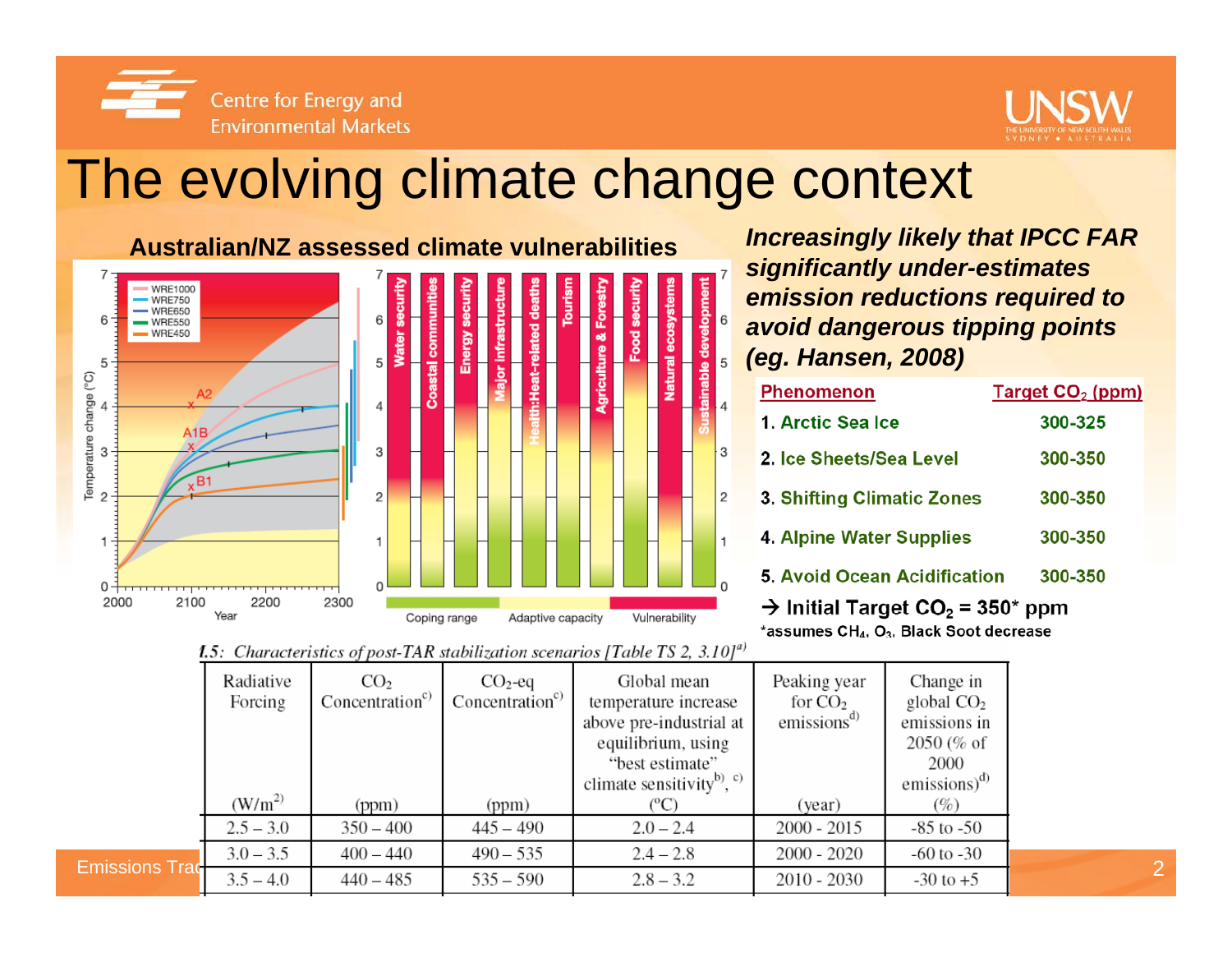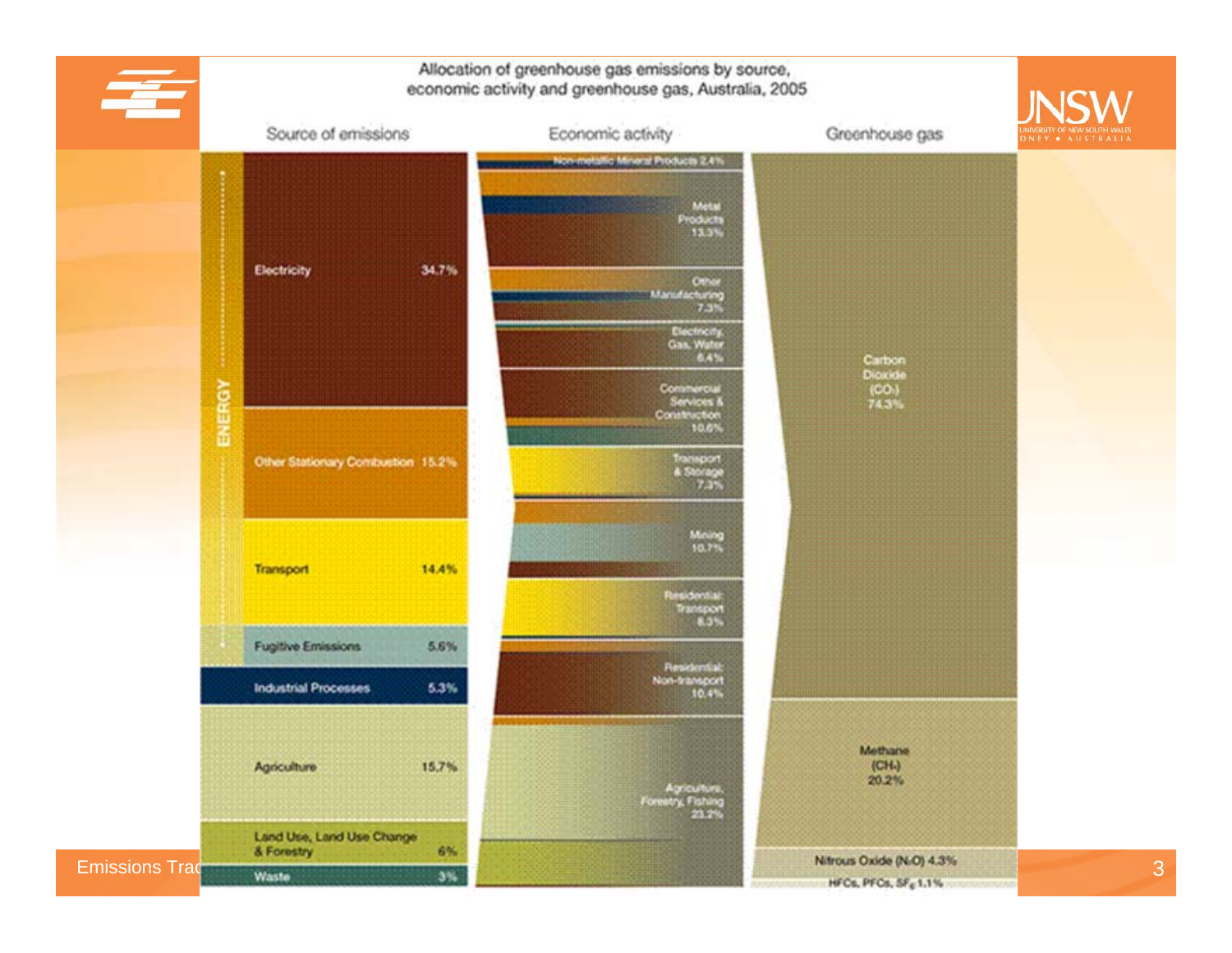Centre for Energy and **Environmental Markets** 



# A challenging context for climate policy

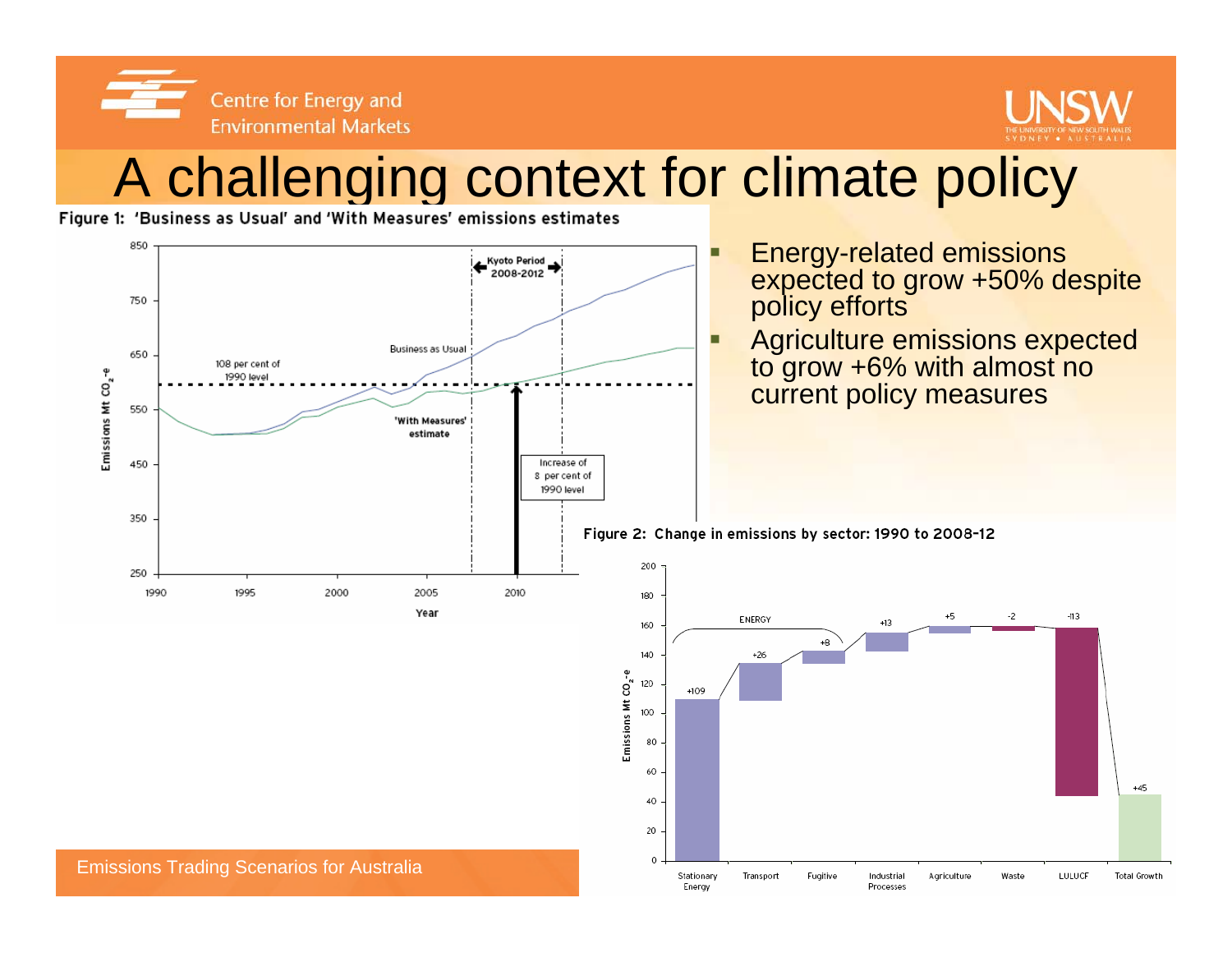



# Emissions Trading

- $\blacksquare$  Set a cap on emissions and then allow trade of permits between emitters who will buy and sell according to their benefits and costs of emitting
	- In theory, assuming idealised markets, the only policy required
	- In practice, may play useful role within comprehensive policy framework
- $\blacksquare$  Key design questions:
	- What gets priced?
	- How much?
	- Why pays and to whom?
	- Integration within a coherent policy framework?
- $\mathcal{L}_{\mathcal{A}}$  Assessment criteria
	- Environmentally effective?
		- eg. low target, poor measurability, inappropriate offsets
	- Economically efficient?
		- eg. low target, high overheads, poor investment signals
	- Equitable?
		- eg. Grandfathering favoring incumbents, transition strategies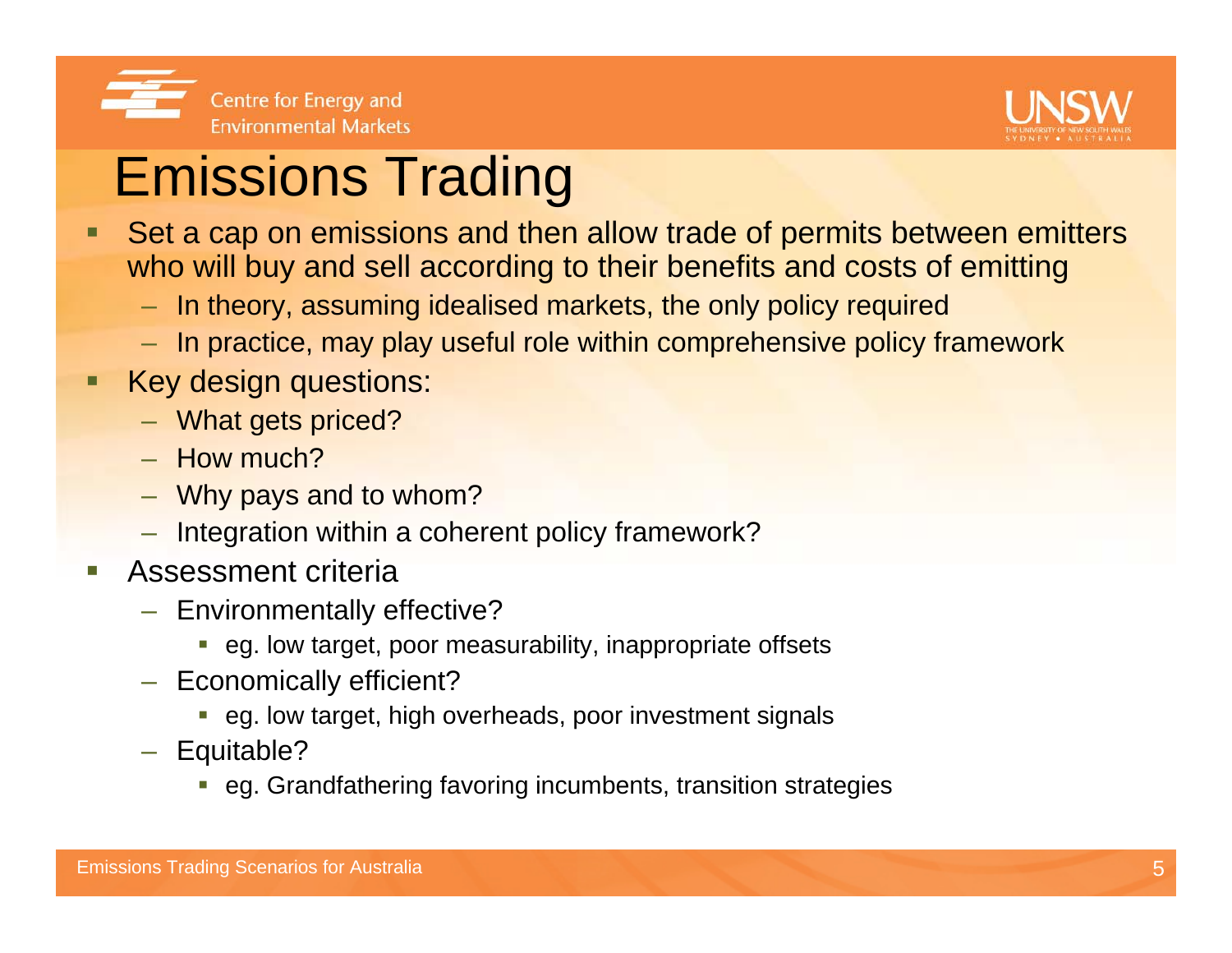



# Australian moves to ETS

- $\blacksquare$ 1999: AGO efforts including 4 discussion papers
- $\blacksquare$ 2002: CoAG Energy Market Review – calls for ETS
- 2003: NSW GGAS commences
	- Also, "At a cabinet meeting last Tuesday, the Prime Minister, John Howard, is said to have rejected advice from Treasury and the Department of Environment to establish a national carbon trading system." *SMH, 1/9/2003*
- 2004: State and Territory governments NETT process
	- Discussion paper in 2006 with design proposals
- Ξ 2007: PM Taskgroup report
	- Scheme design proposals largely based on NETT outcomes
	- Garnaut Review initiated by State Governments & Federal Opposition
- 2008: New Federal Govt commitment to introduce ETS in 2010
	- Current processes include reporting, incentives for pre-ETS abatement
	- Garnaut outputs an 'input' into Government decision making
	- ETS design proposal due mid 2008, draft exposure bill end 2008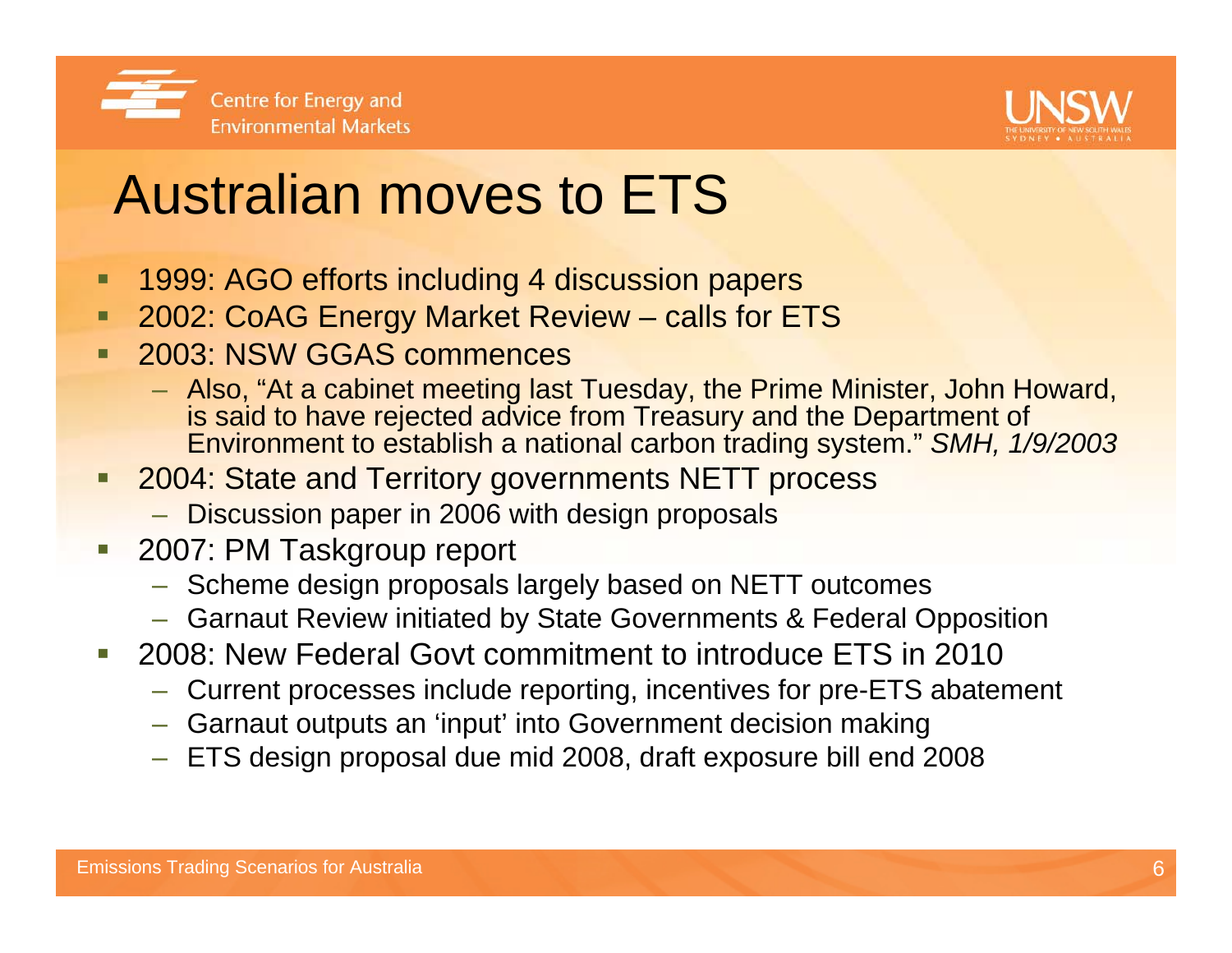

# What to price?

- Ξ Range of greenhouse gases from range of activities
- ٠ Can only properly price what you can measure
- о Greater coverage likely to offer higher efficiency in finding lowest cost abatement
- п *Proposed Coverage Penny Wong, 01/2008*
	- *".. wide agreement that over 70 % of national emissions can be practically covered by ET and we will proceed towards scheme design on this basis. We will consult with the agriculture and forestry sectors on question of their inclusion in the system and timeframe for that inclusion."*
- ×, *Large emitters will participate directly, smaller emitters through upstream (fuel supply) providers*
- ×. *Unclear what role for domestic offset projects – measureability still an issue*

Emissions Trading Scenarios for Australia

Uncertainty in the emissions estimates for each sector or subsector can be summarised as follows:

- Stationary Energy and Transport—less than 10% for estimates of CO, and more than 20% for other gases
- Fugitive Emissions from Fuels-5-20%
- Industrial Processes-10-30%
- Agriculture-10-more than 80%
- Land Use, Land Use Change and Forestry-20-60%
- Waste-50%. (Australian Govt, 2005)

The estimated uncertainty surrounding the aggregate inventory estimate for 2003 is  $\pm 5\%$ .

#### Components of agriculture emissions, 2005 NGGI Figure 1.1

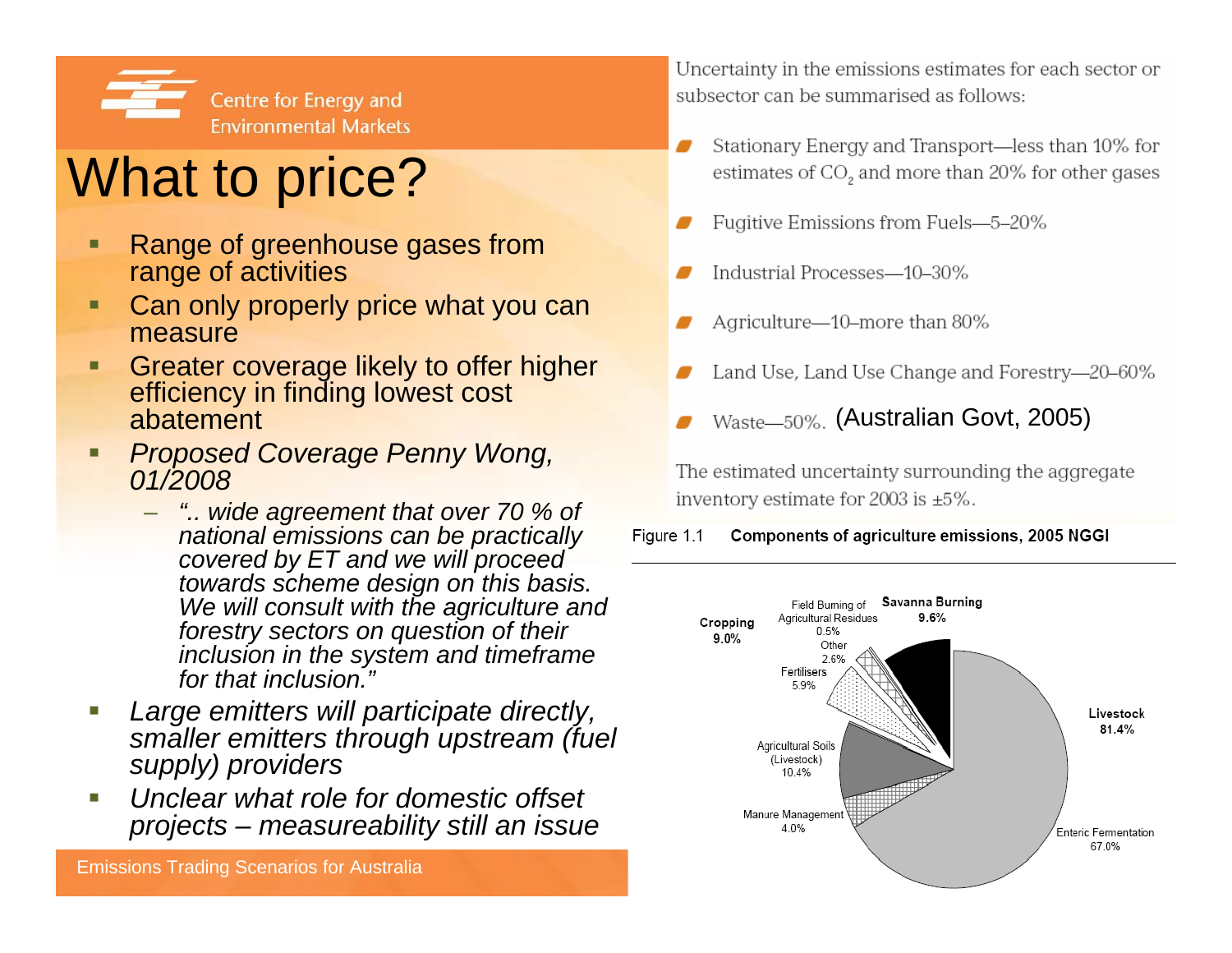

# How much?

- □ In theory set price
	- where additional mitigation = social cost of carbon
- □ However, in practice
	- Dynamics + uncertainties
	- National schemes within incoherent international context
- П Instead
	- Set emissions cap and allow market to set price *w.r.t. emission caps, covered sectors, possible price caps, allowable offsets…*

Emissions

- П *PM Task Group*
	- *Modest short-term caps allowing some emissions growth & mediumterm gateways, low early price cap, maximum possible offsets*
- П *Garnaut Review*
	- *Multiple possible caps including major 2020 emission reduction scenario, no price cap, unlimited domestic offsets'*

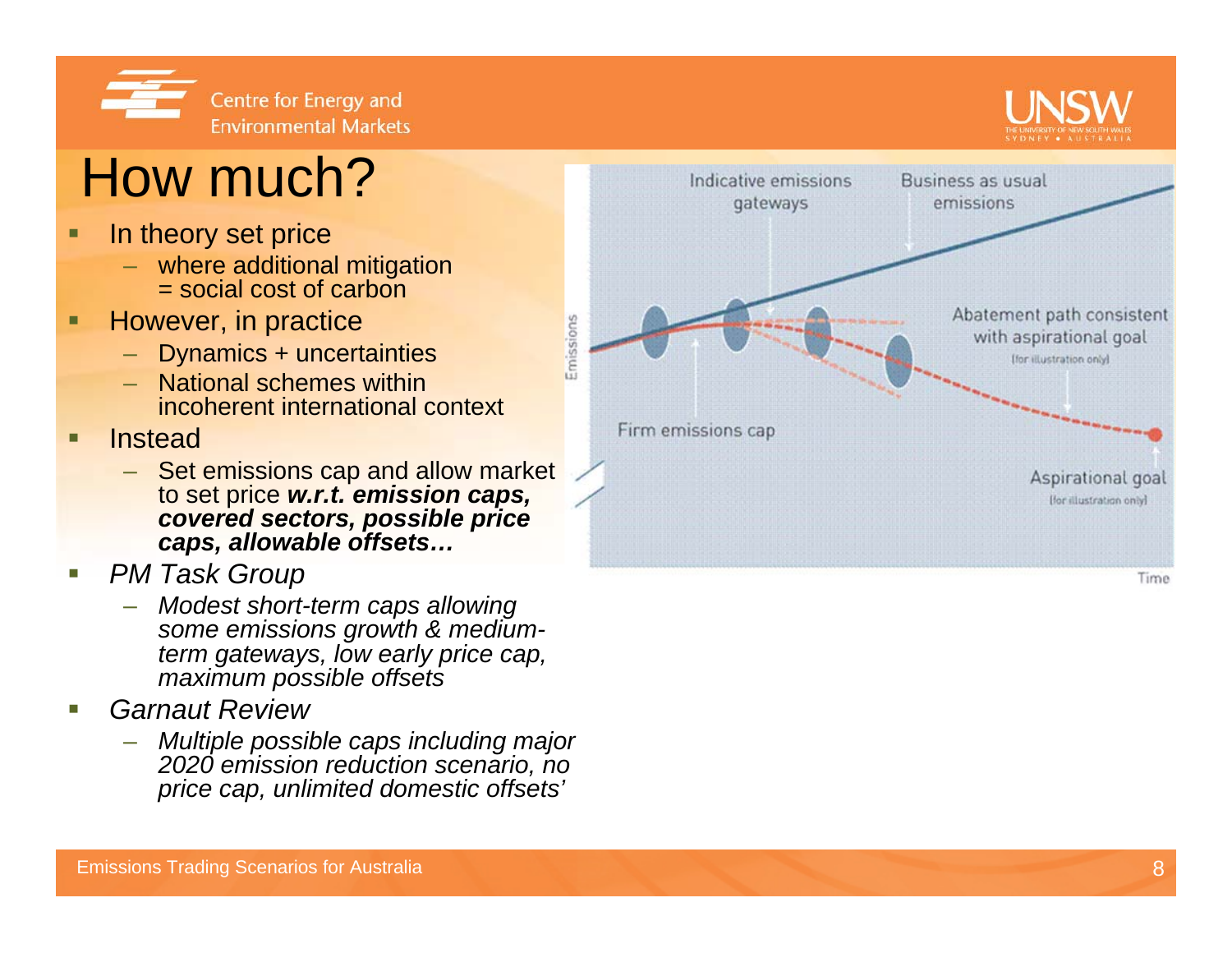



### NETTS design proposal: Indicative caps for electricity sector



Emissions Trading Scenarios for Australia 9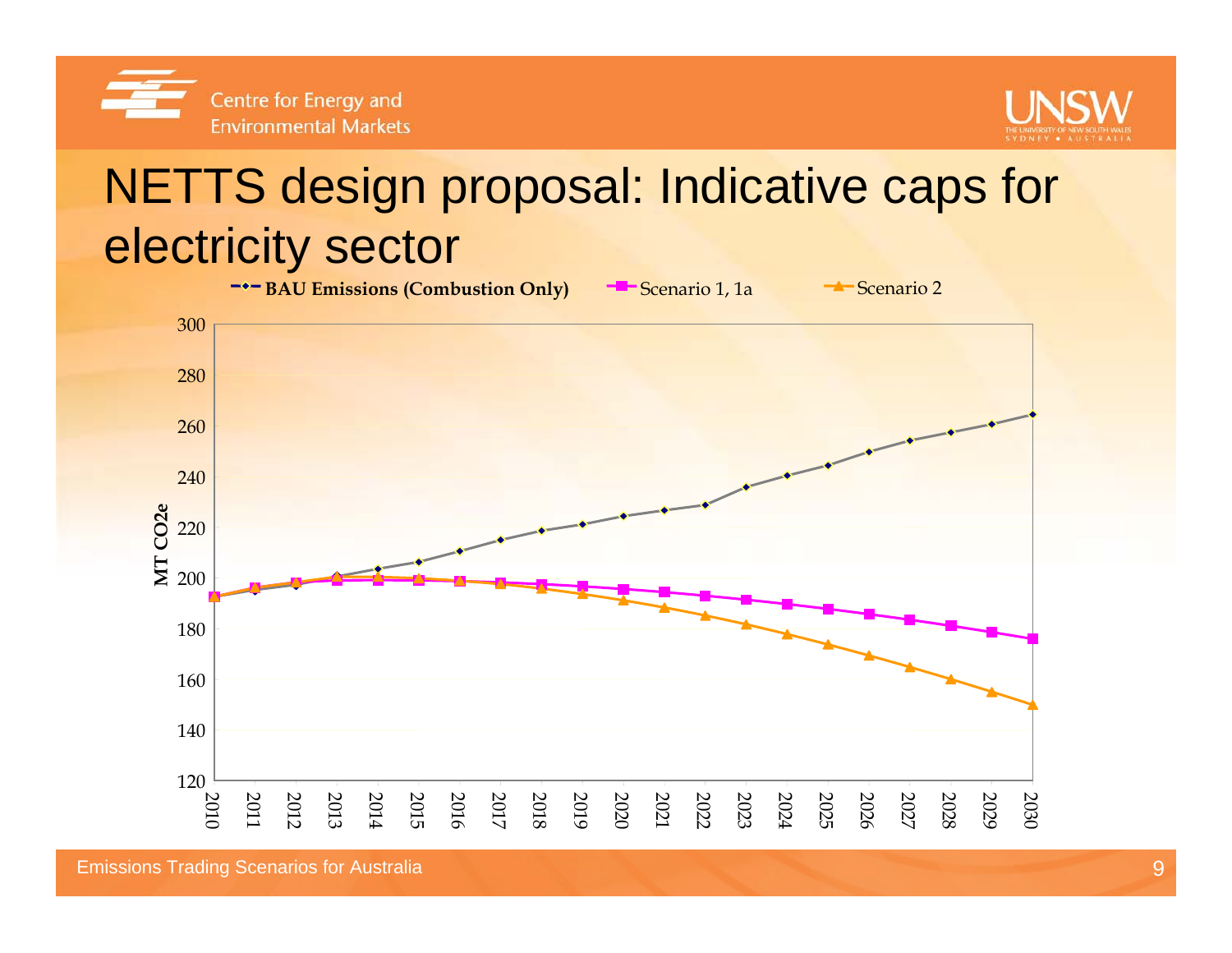



#### Estimated permit prices



Scenario 1 <del>- A -</del> Scenario 1a <del>- V -</del> Scenario 2

**Emissions Trading Scenarios for Australia** 10 and 10 and 10 and 10 and 10 and 10 and 10 and 10 and 10 and 10 and 10 and 10 and 10 and 10 and 10 and 10 and 10 and 10 and 10 and 10 and 10 and 10 and 10 and 10 and 10 and 10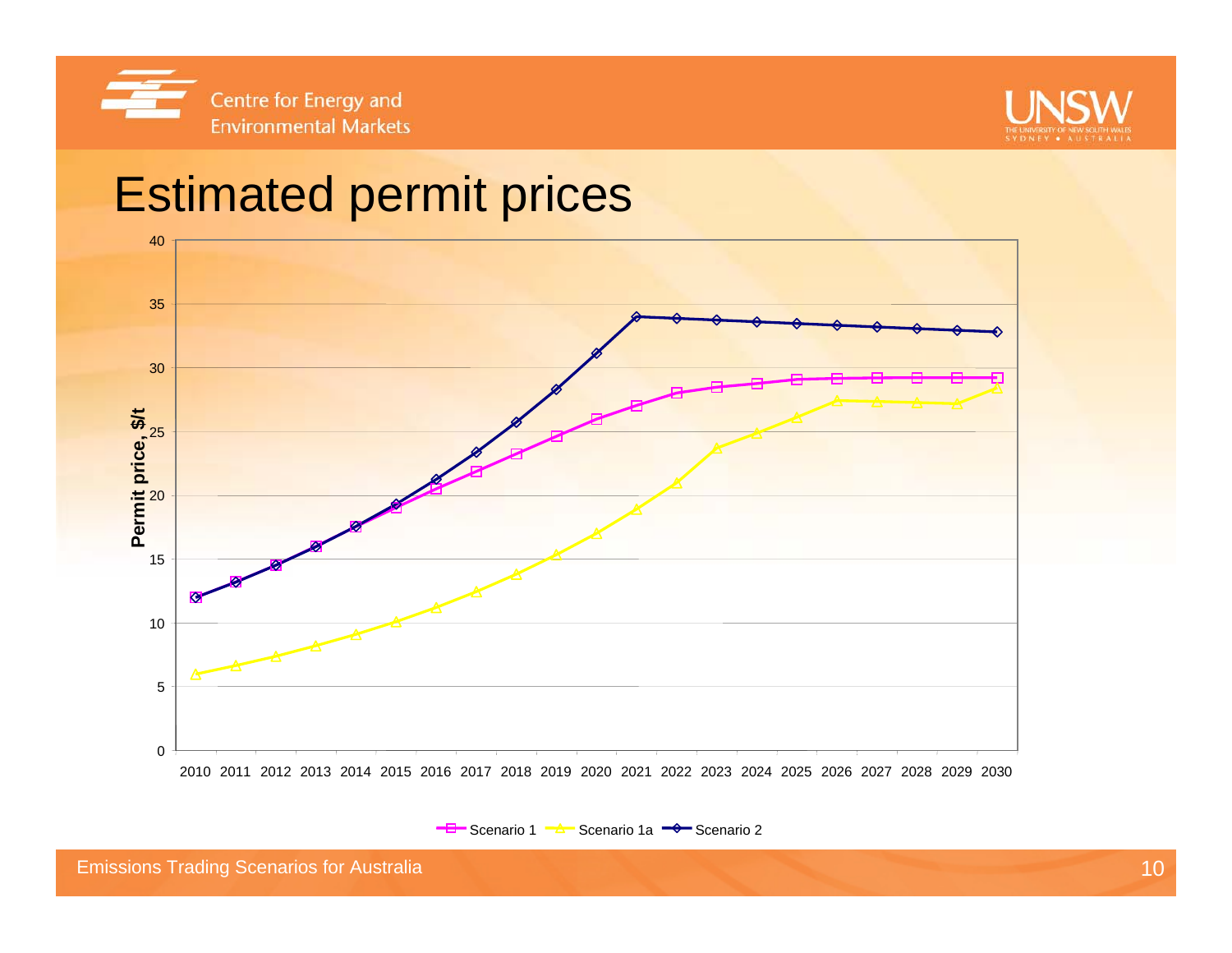



#### Estimated impacts: Wholesale prices (NEM)

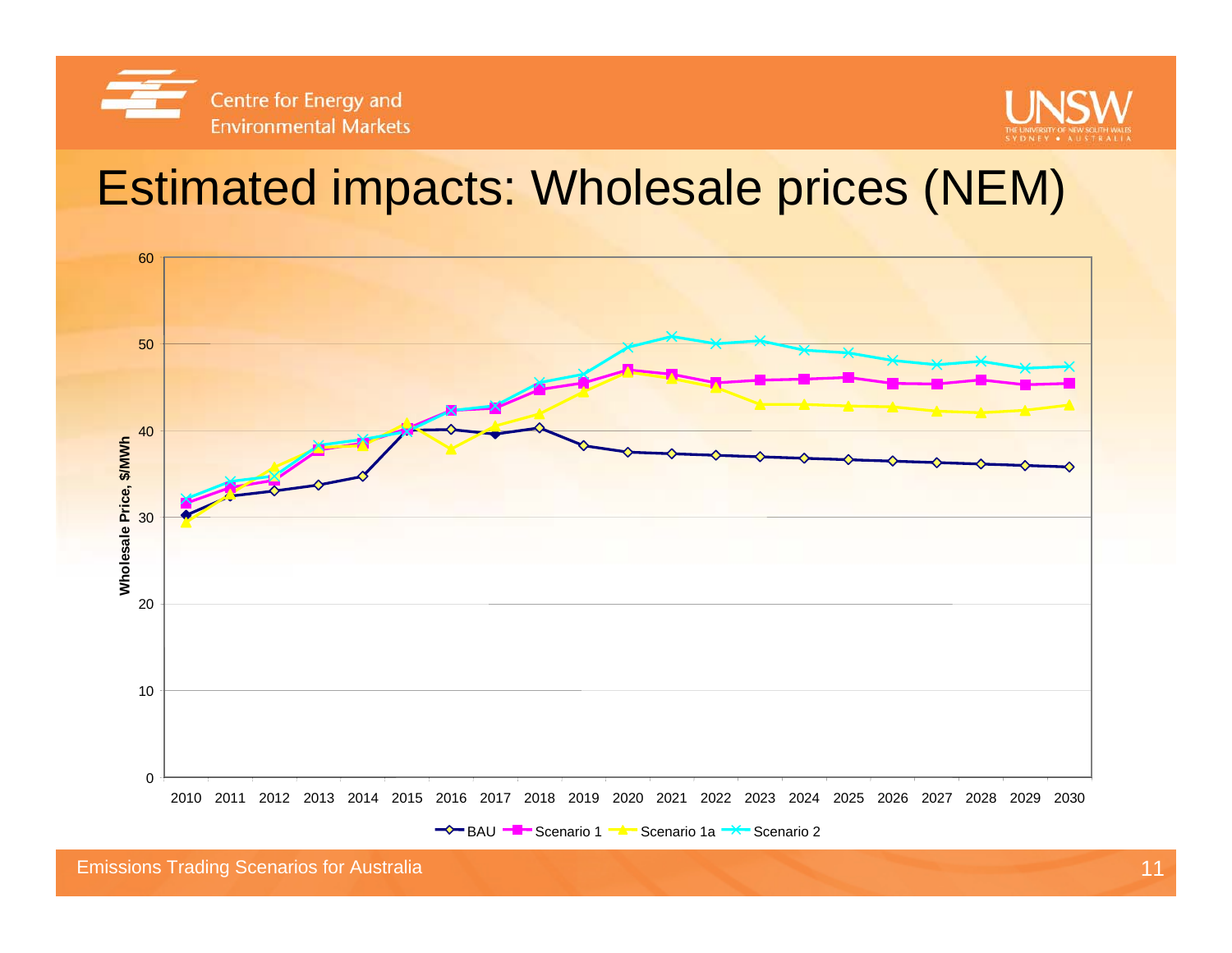

2010 2011 2012 2013 2014 2015 2016 2017 2018 2019 2020 2021 2022 2023 2024 2025 2026 2027 2028 2029 2030

Emissions Trading Scenarios for Australia 12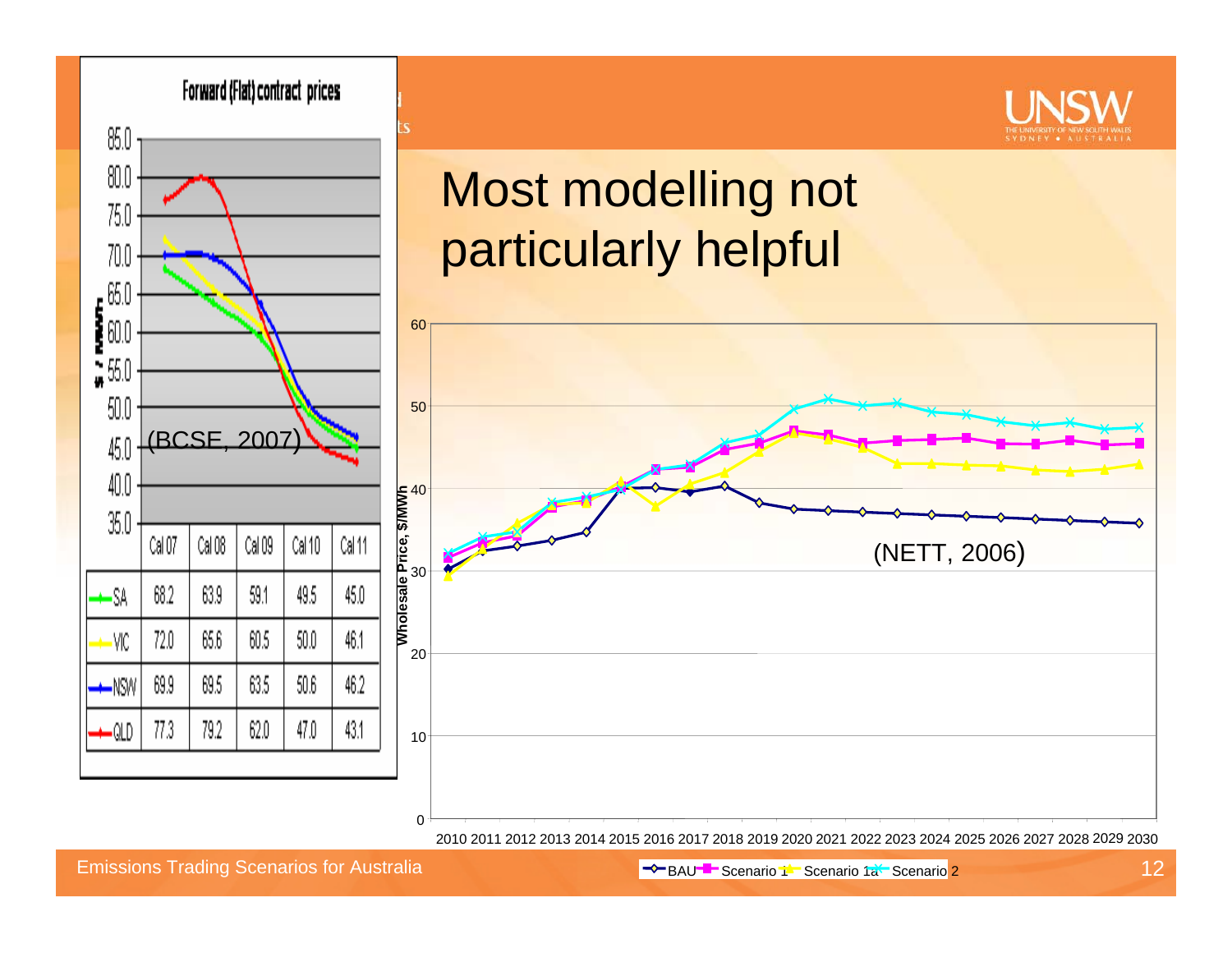



## Who pays whom?

- Two approaches for externalities
	- Beneficiary pays or 'polluter pays'
	- Theory + experience support 'polluter pays'
- п ETS schemes to date have unreasonable focus on 'polluter gets paid' via free permit allocation to large emitters + energy intensive industry
	- Aid structural adjustment? **X** (goes to shareholders)
	- Reduce price impacts? **X** (prices passed through anyway)
	- **Compensation for loss of value? X** (very weak case as carbon risk should already be priced into shares / govt ownership)
	- **International trade competitiveness? ?** (in some circumstances) (Hatfield Dodds, 2006)
	- **Stakeholder clout!**
- $\mathcal{L}_{\mathcal{A}}$  100% auctioning is efficient, equitable, automatically deals with incentives for early action, provides revenue to support vulnerable parties within society, aid economic transition to low-carbon future
- $\mathcal{L}_{\mathcal{A}}$  A case for supporting TEEI industries may exist where
	- industry is particularly emissions intensive
	- industry is particularly trade exposed
	- this trade exposure is in particular to competition from countries with no emissions caps or related policies imposing carbon price on industry, and which don't have inherently lower emissions intensity of production
	- These conditions also may apply to some industries supplying the domestic market if they face competition from imports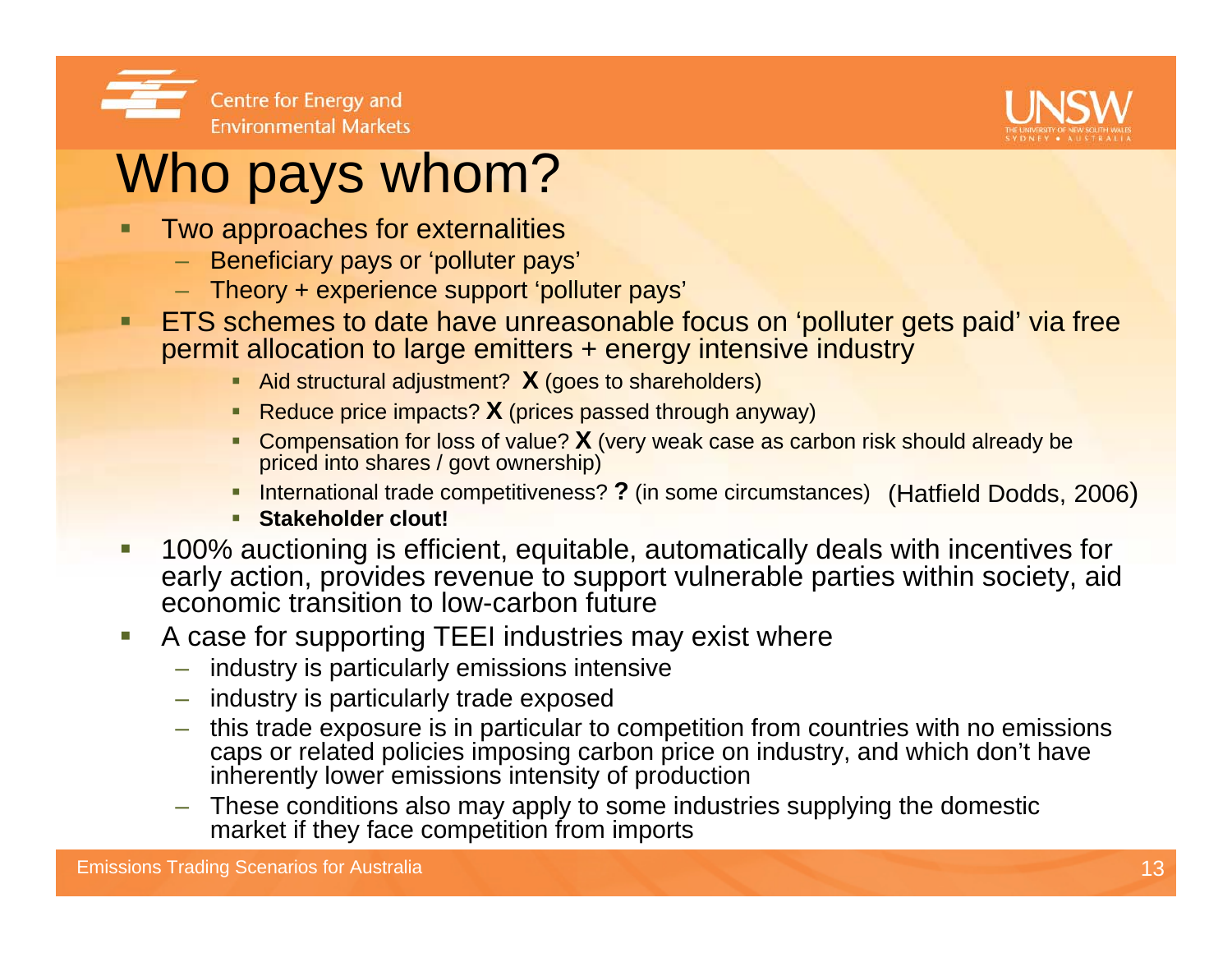



#### Allocation proposals

- $\blacksquare$  PM Taskgroup
	- One-off up-front compensation for 'disproportionate burden' on emitters
		- However, requires contestable + untestable modelling wrt economy-wide impacts, firm impacts, value of permits over time
	- Ongoing free permits to cover carbon costs for existing and new TEEI
- Г Garnaut Review
	- All permits auctioned (some may be used in lieu of cash in providing transitional assistance to TEEI firms at risk)
- $\blacksquare$  Federal Government
	- "In addressing competitiveness concerns during this phase, attention will also need to be paid to ensuring that incentives remain for these industries to adjust their emissions profiles consistent with an emerging global carbon constraint. The Government recognises that not only emissions-intensive trade-exposed industries would be affected by a carbon price. The scheme will also address the impact on strongly affected industries. Finally, measures will be developed to assist households – particularly low income households – to adjust to the impact of carbon prices." Wong (2008)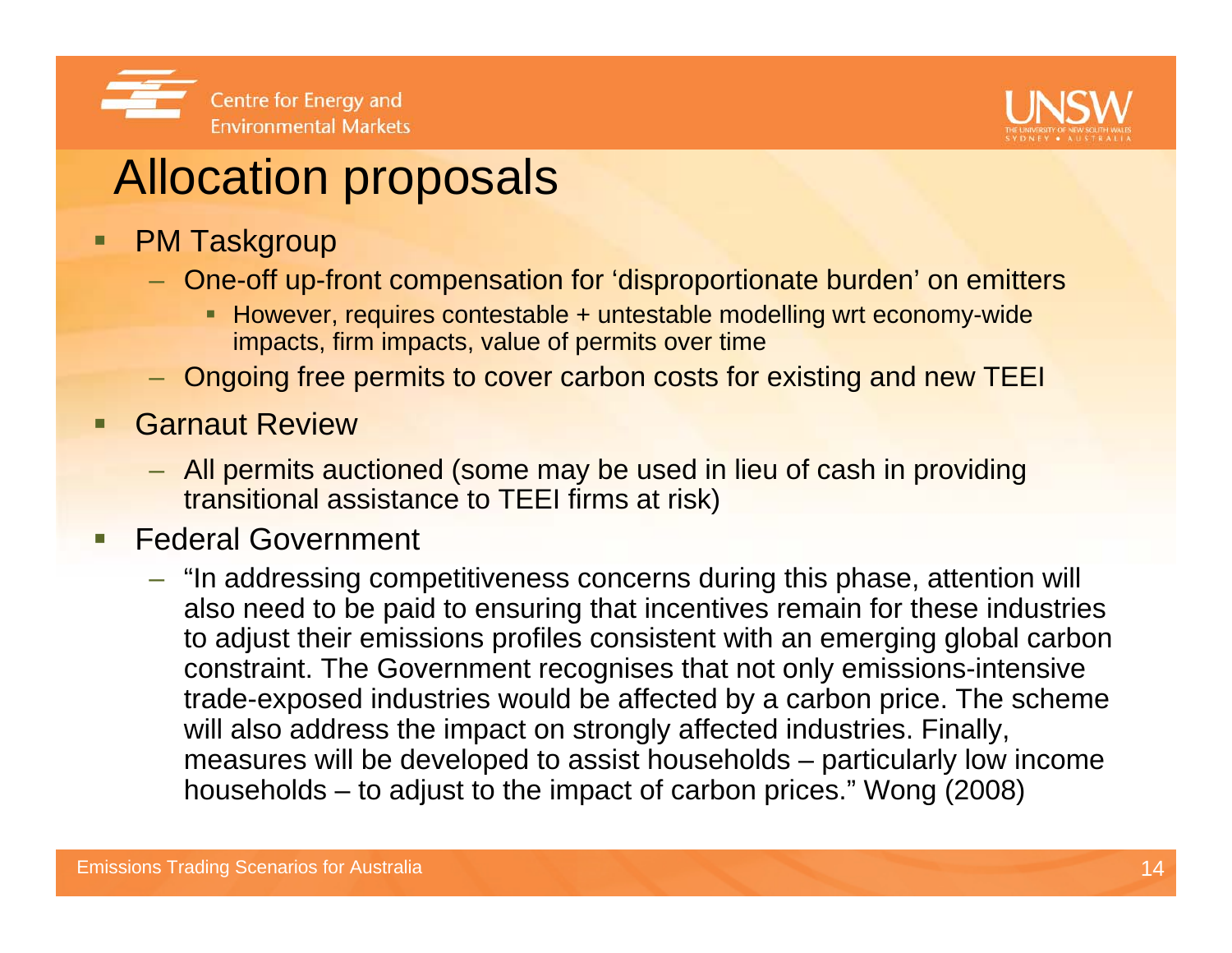



# Possible ETS linkages

- □ *Offers potential efficiency advantages and reduced market power however risks to environmental integrity depending on linked schemes*
- п *Unilateral & bilateral approaches both possible*
- п PM taskgroup approach - 'evolving' a global ETS
	- Developed countries taking lead with domestic ETS while providing international project 'credit' linkages + expanding coverage over time
- П Federal Government
	- "Kyoto opens range of carbon trading<br>opportunities for Australian businesses, and links us to \$billion international market. ETS gives us much greater capacity to add momentum to global carbon market. Design needs to balance desirability of international linking with need to meet Australian objectives, particularly in early stages." *Wong (2008)*
- П Garnaut Review
	- Direct limited links to CDM, explore options for linkage with NZ, PNG & Indonesia, EU, later opportunities with North America and high-income Asia



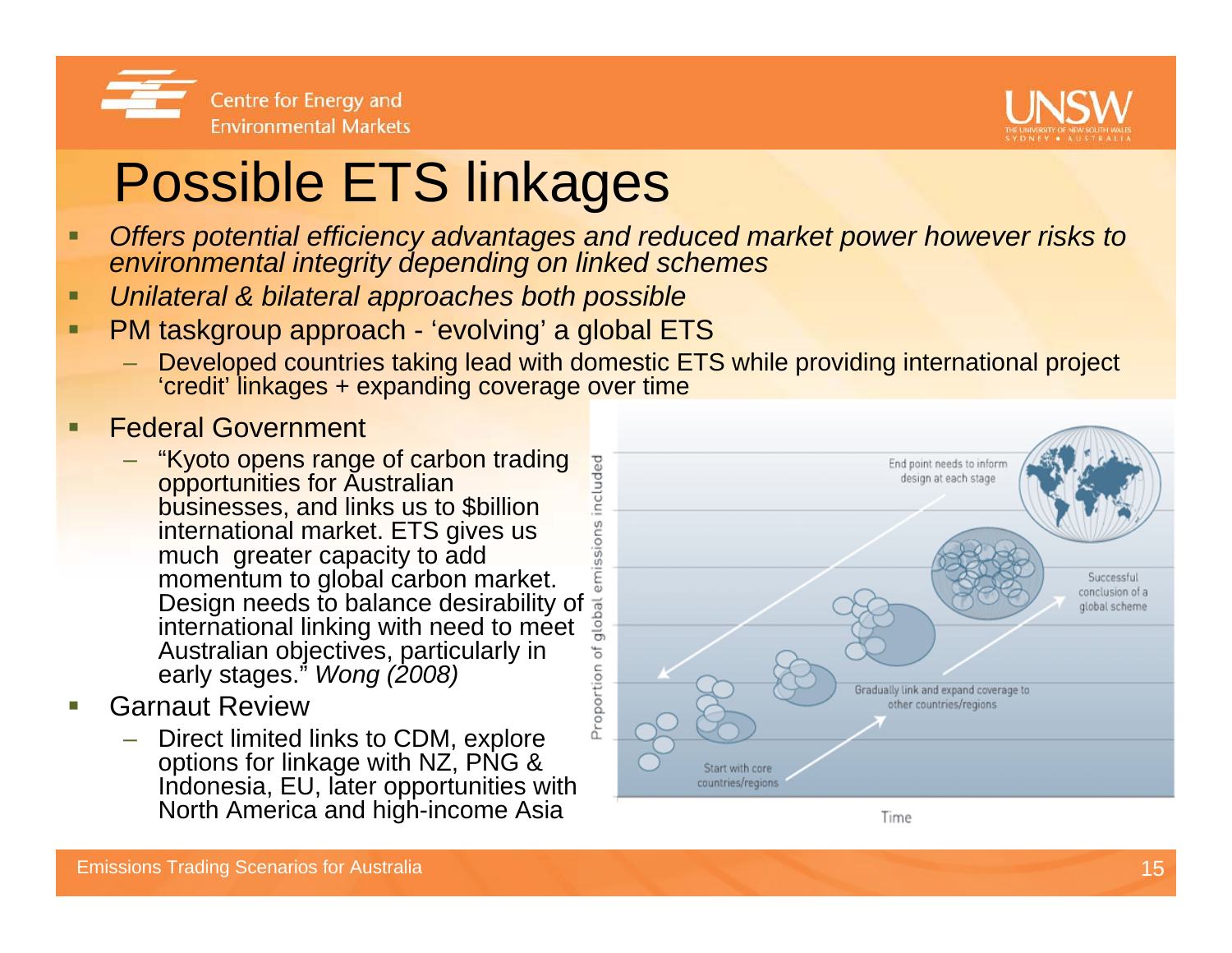

#### ETS role in coherent climate + energy policy framework

- □ PM Task group
	- Complementary R&D&Demonstration & Energy Efficiency policy needs, however, end MRET
- □ Federal Govt: ETS proposed to form part of broader suite of programs designed to reduce GHG emissions + operated at Federal & State levels.
	- Adopt **Mandatory Renewables Target** of 20% by 2020, 45,000GWh. Target to be phased out 2020-2030
	- \$500M **Renewable Energy Fund** intended to develop, commercialise and deploy renewable energy.
	- Establish \$90M **Green Building Fund** for 50% of the cost of retrofitting commercial buildings.
	- Drive **efficiency gains in national commercial building standards**. Require **disclosure of energy /env ratings** at point of sale/lease.
	- Establish \$75M **Climate Ready Program** to support development and commercialisation of clean, green technologies.
	- Develop \$150M **Energy Innovation Fund** for early stage research into solar thermal, PV, energy efficiency, energy storage & H2.
	- Invest \$500M under **National Clean Coal Fund** to finance deployment of clean coal technologies. (Energetics, Dec. 2007)
- ▉ Garnaut Review
	- – Highlights need for complementary R&D and Demonstration and supply-side infrastructure policy support